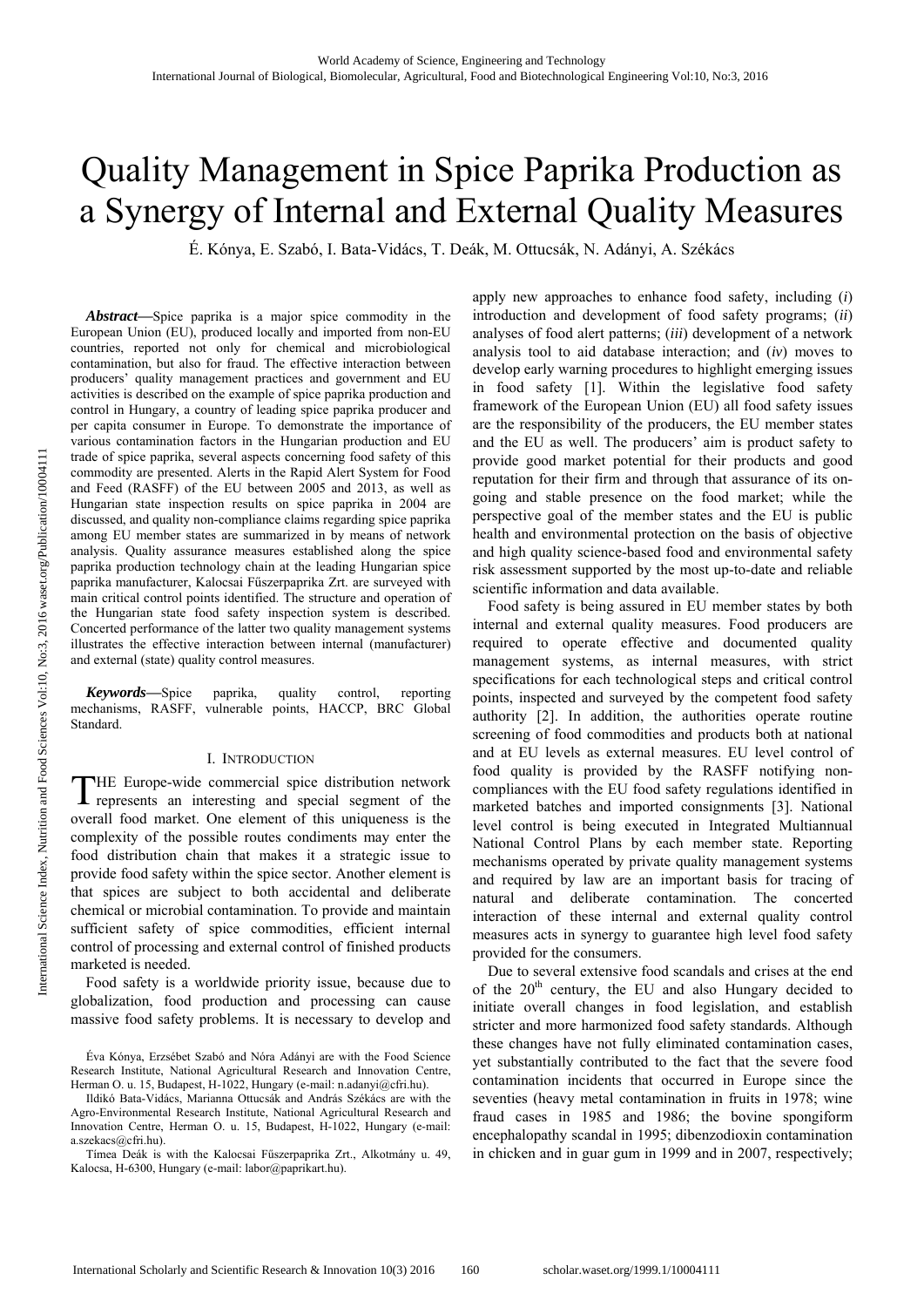artificial colorants in spices in 2003; bisphenol A contamination in milk powder in 2008; enterohaemorrhagic *Escherichia coli* in vegetable sprouts in 2011, etc.) [4] remained mostly isolated.

The food control system of the EU, corresponding directives and their legislative background has been established in the 2002-2004 era. The first measure was Regulation 178/2002 laying down the general principles and requirements of food law, establishing the European Food Safety Authority (EFSA) and laying down procedures in matters of food safety [5]. This was followed by a package of regulations on hygiene [6]-[8], and then Regulation 882/2004 on official controls performed to ensure the verification of compliance with feed and food law, animal health and animal welfare rules [2]. The former separated units, independent authorities and institutes adopted the food production, trade and consumption chain approach covering the entire food chain from the farm to the table and enhancing follow-up and prevention. These regulations – to assure high level health and consumer protection – established a new, prevention approach in food policy: Modernization and reformation of laws to standardized and transparent rules, strengthening the control from agricultural production to food consumption, and also promoting an increase in the role of the scientific advisory system. In addition, expert advisory systems operating on market-based mechanisms and supported by the governments in member states also served (and remain serving) as a facilitating element. The aim of both the legislative and the advisory systems was utilization of an integrated, "from farm to fork" approach, covering the overall food chain including feed production, primary food production, processing, storage, transport and trade.

Among the different foodstuffs, spices represent a specific segment, which need to be taken into a special account. In everyday life, all of the meals contain some spice in a smaller or higher amount, which can carry special food safety problems. These possible food safety problems triggered the launch of the EU funded project SPICED – Securing the spices and herbs commodity chain. One of the main principles of the project says that minor components hold major potential to contaminate a wide range of products in a large-scale distribution area [9].

# II.RAPID ALERT SYSTEM FOR FOOD AND FEED

To assure effective enforcement of legal regulations on food safety within the EU the Rapid Alert System for Food and Feed (RASFF) was established in 1979 [10], and its operation is governed by the European Commission and according to individual EU member states the national food safety authorities as focal points or national food safety management authorities [3]. Since its establishment, RASFF operates as a public, reactive, hazard-based reporting system allowing information exchange among EU member states, applicable not only to food contamination, but also to food fraud [11]. Thus, RASFF has been developed not only to identify noncompliances, but also to provide an opportunity to analyze notifications and reach conclusions regarding the efficiency of the operation of the food chain. Several surveys in the scientific literature have dealt with the analysis of RASFF data [12], [13]. The aim of our investigation was to perform a case study on example of RASFF red paprika data in order to understand the paprika turnover on the EU level in their context and give a proposal for the optimization of the practice, as well as to determine the vulnerable points of the paprika supply chain. Spice paprika is the second in the priority list of spices in the EU and the first in Hungary. Thus, according to FAOSTAT and Eurostat data [14], [15], the overall paprika/chili production of the EU ranged between 48.8 and 108.0 thousand metric tons per year between 2002 and 2011, while a half as big again volume, 77.8 to 116.7 thousand metric tons per year was imported during the same period. A visible shift occurs from production to imports: while EU production slightly or substantially exceeded the import level until 2005, an 18.5-113.9% surplus of the imports has been seen ever since, and even after 2011 [16]. Therefore, the European and particularly the Hungarian consumers are subject to substantial exposure to spice paprika, and worldwide product quality has been a factor of increasing significance lately, in food safety as well.

# III. POINTS OF VULNERABILITY

In our interpretation vulnerable points are those physical points of the supply chain and/or product flow, where entering contamination (hazard) according to the risk assessment (probability of hazard *x* exposure *x* severity of the impact) may cause medium or high risk (expected loss), and thus requires the development of preventive and/or eliminating measures. A vulnerability point can be defined not only from the aspect of food safety, but also in relationship to deliberate damages (e.g. terrorist actions, intended malignant acts, sabotage).

In case of spice paprika, mycotoxins, heavy metals, and illegal dye utilization are the main risk sources, but some problems caused by microbial infections and pesticide residues also contribute. Table I shows a prioritized list of different types of food safety non-compliances in spice paprika according to RASFF. Considering the influence of the various contaminants having been reported in RASFF for spice paprika, the largest risk factor occurs to be mycotoxin contamination.

| TABLE I<br>DIFFERENT HAZARDS OF PAPRIKA ACCORDING TO RASFF |                                         |
|------------------------------------------------------------|-----------------------------------------|
| Hazard category                                            | Number of events<br>$(2005 - 2013)^{a}$ |
| Mycotoxins                                                 | 260                                     |
| Non-pathogenic microorganisms                              | 4                                       |
| Pathogenic microorganism                                   | 14                                      |
| Pesticide residues                                         | 23                                      |
| Heavy metals                                               | 3                                       |
| Adulteration/fraud with Sudan dyes                         | 92                                      |

a Notifications by product origin, product category, hazard category, identified risk, notifying country, country of origin of the product and world regions are listed in the RASFF Annual Reports [17]-[25].

According to the RASSF system, herbs and spices had the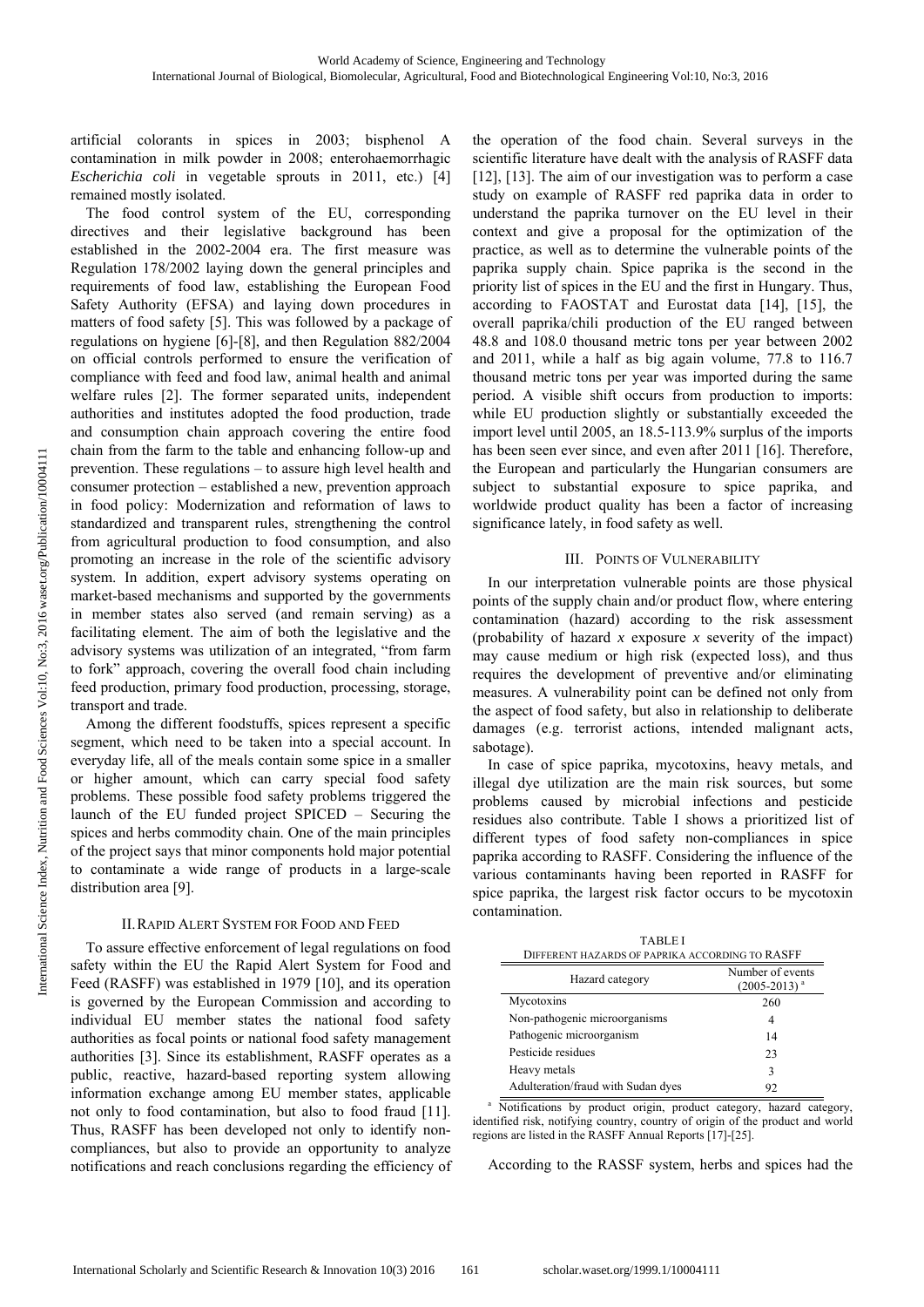fourth highest overall incidence level of non-compliances regarding mycotoxins and pathogen microorganisms in 2013 from the 19 product groups. RASFF data show that the number of notifications about mycotoxins shows a decreasing trend both in all spice products and in spice paprika as well [17]-[25]. Nonetheless, health impacts of contamination can be high. Mycotoxin contamination of spices may directly and quickly reach the daily diet of numerous consumers, because spices are used widely not only precooked, but also at the table, although in tiny amounts. Traceability of spice contamination cases is difficult as possible occurrence patterns are very complex. According to the literature [26] herbs and spices are used in an increased amount for the production of processed foods and for ready-to-eat meals. About 55–60% of imported herbs and spices in the EU are used for these production purposes. That is why mycotoxin contamination is a priority concern.

The second biggest hazard factor has been adulteration with Sudan dyes. Sudan dyes, as azo-dyes, particularly Sudan I, are banned in numerous countries, because of their classification as Class 3 genotoxic carcinogens by the International Agency for Research on Cancer [27]. In response, the EU issued Decision 2003/460/EC requiring as a condition of import that all spice chili and its products should be tested for Sudan I [28], and later extended the requirement in Decision 2004/92/EC to include Sudan II, III and IV as well [29]. According to RASFF data, a sharp decrease in numbers of notifications about the prohibited use of dyes in food has been observed since 2003, i.e. 390, 213 and 60 notifications in 2003-2004, 2005, and 2006, respectively. Illegal dyes are still being regularly found since they first emergence in 2003, but at a much lesser frequency than some years before. For this reason, on the basis of the corresponding scientific opinion by EFSA on the toxicology of a number of dyes illegally present in food in the EU [30], Commission Decision 2005/402/EC [31] requiring an analytical report on Sudan dyes for each imported consignment of chili, curry, curcuma or red palm oil was repealed in 2010 and replaced with a 20% sampling at import by addition in the list established by Regulation (EC) 669/2009 [32]. There were still 5 notifications reporting Sudan dyes in spices (1 in palm oil) and 3 reports of rhodamine. Considering the reduced number of non-compliances, Sudan dyes were removed from the listing in Regulation (EC) No 669/2009 from the second trimester of 2012 on. As the problem of spice paprika contamination with Sudan dyes has apparently been solved, emergency measures and obligation of analytical report for each consignment have been overruled; and presently increased control remained only in force.

In addition to the importance of RASFF control, it should be noted, that efficiency of the quality assurance systems at companies (importer/exporter) can also significantly affect food safety. These two effects (official control, company control) cannot be analyzed separately from each other. Both internal and external tools are applied in red paprika production chain to eliminate or decrease the contamination to a minimal level. After Hungary accessed to EU in 2004, the former external quality control system, in which the producers had to provide samples from every batch to the official laboratory, was replaced with a new one, in which the producers' quality management system is responsible for the control. Therefore, all producers are obliged to operate a quality management/assurance and food safety system like Hazard Analysis and Critical Control Points (HACCP), the documentation of which contains all steps of the technology, critical points, where human health risk could occur, selfcontrol points, as well as solutions for possible problems. The authority is entitled to inspect and survey the documentation of self-control. Such reporting mechanisms (including data record systems) for biological and chemical contaminants regulated by law, private quality management systems are required to operate, are similar in EU member states, yet may utilize different strategies in their approach.

## IV. AN INDUSTRY EXAMPLE – RED PAPRIKA POWDER PRODUCER

Kalocsai Fűszerpaprika Zrt., established in the 1930s, is specialized on paprika processing, trading, and conservation of vegetables and fruits. Approximately 70–80% of its production is represented by cultivation, processing and marketing spice paprika. Their production is 1,500-2,000 tons of paprika powder, 1,200 tons of conserved products and 350- 400 tons dried products and spice mixtures per year. Kalocsai Fűszerpaprika Zrt. applies BRC Global Standard in its quality assurance.

As indicated in their production technology chart (Fig. 1), they have three critical control points (CCPs) in the production line. CCPs are inspected and surveyed by the competent Hungarian food safety authority. One occurs at the drying step, the second at the microbial decontamination stage, and the third applies when they use imported half-products. Of these CCPs, the drying step requires the highest foresight, because a malfunctioning drying step can impair the sensory and compositional properties of the product. The aim of drying is to reach 6–8% moisture content. Its temperature conditions have an apparent optimum: extensively high temperatures should not be applied to avoid formation of unpleasant aroma, pigment and flavor compounds, while drying at low temperature can lead to poor grinding characteristics. Another CCP in the technology chain is microbial decontamination. A decontamination step needs to be carried out to secure the microbial purity of the product and to avoid contamination of food seasoned with it [33]. Microbial decontamination could be carried out by stream treatment or by irradiation (the maximum allowed radiation dose is 10 kGy [34]. In spite of the high efficacy of microbial decontamination by irradiation, and even though legal regulations allow this technology for decontamination, producers tend to choose stream treatment due to consumer aversion from the food radiation technology. Thus, decontamination at Kalocsai Fűszerpaprika Zrt. is achieved by steam treatment, and technological parameters are surveyed to provide sufficient decrease in the number of cell forming units.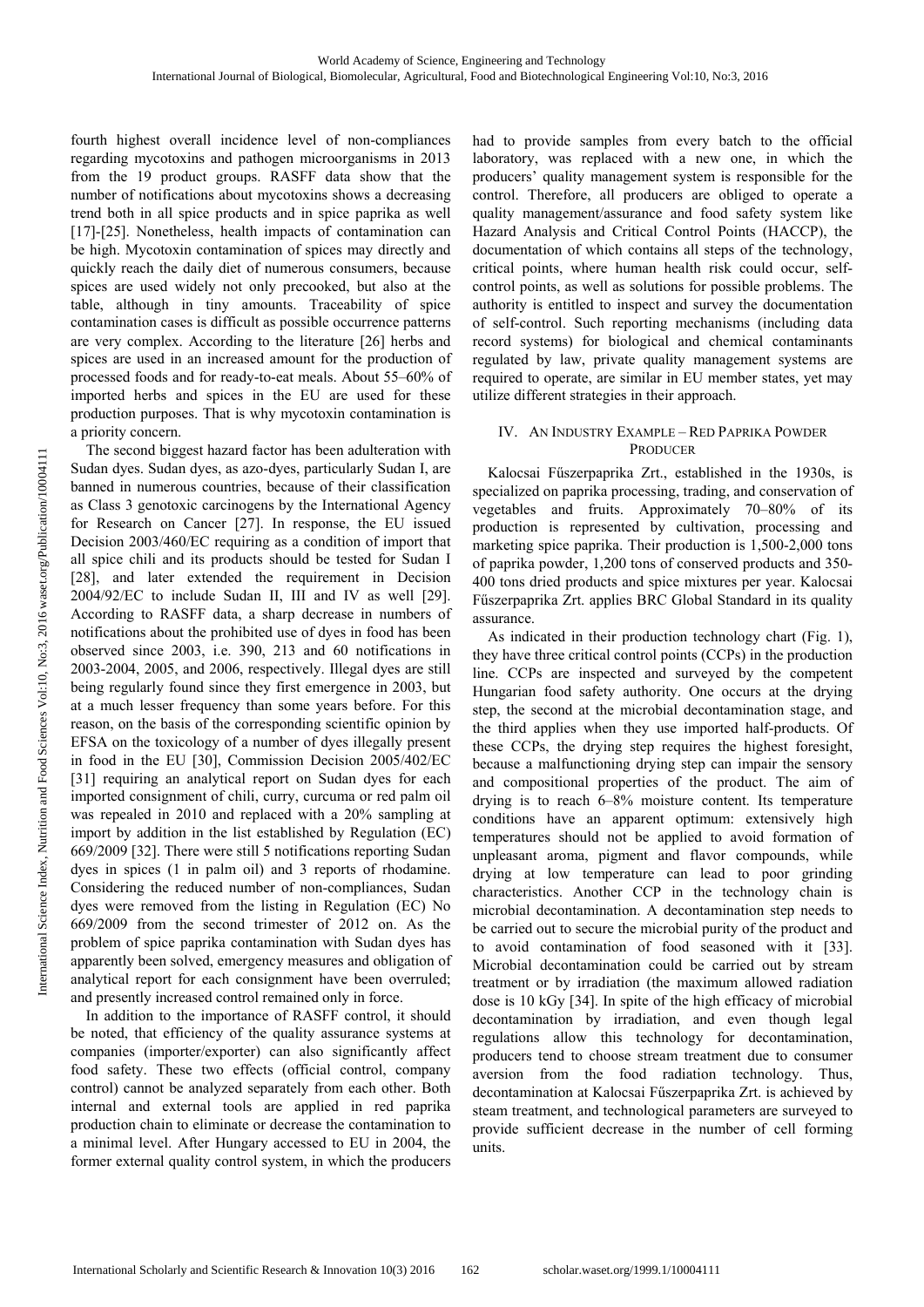

Fig. 1 The red paprika powder production technology chain at Kalocsai Fűszerpaprika Zrt. (Kalocsa, Hungary) operating under the BRC Global Standard quality management system: Critical control points (CCPs) along the technology chain are indicated

In its own analytical laboratories, Kalocsai Fűszerpaprika Zrt. carries out moisture, ash, sand, pigment content, microbiological status (10 parameters) and color determination by the protocol of the American Spice Trade Association (ASTA) [35] at each marked points. Quarterly monitoring contains toxin analyses, pesticide content, illegal pigment content, heavy metal content, *Salmonella, Listeria*  determination, ethylene oxide content carried out by an accredited laboratory.

# V.THE NATIONAL FOOD CHAIN SAFETY OFFICE

Besides quality control obligations by the producers and the applied quality assurance systems, national authorities are also responsible for food safety, and this responsibility is being met by carrying out external control analyses. The current Food Law [36] on the food chain and its official supervision came into force in 2008 in Hungary. This law established a uniform legal background, rules of procedure and control instead of four different former laws (regulating separately food, feed, plant protection, and animal health). After the establishment of the Central Agricultural Office as the main government authority on food safety, this institute had taken several roles, laboratories, labor force from the National Food Safety and Nutritional Science Institute and from the Medical Officer Service. Moreover the Hungarian Food Safety Office also became the connection to RASFF. An additional legal entity, the Hungarian Food Safety Office was assigned to prepare and implement annual food safety control plans, to communicate with the EU central organizations, and to serve as a focal point to EFSA.

In the scope of a centralization measure, these two offices were merged into a single organization, the National Food Chain Safety Office (NFCSO) in 2012, within which the former Hungarian Food Safety Office continued operating as the Food Safety Risk Assessment Directorate. The current structure of the National Food Chain Supervisory System in Hungary is depicted on Fig. 2. As seen, the current structure of NFCSO as the food chain supervision authority operates at three levels: (*i*) Country level: National Food Chain Safety Office; (*ii*) County level: County Government Offices and Directorates – Food Safety and Animal Health Directorate, – Plant Protection and Soil Conservation Directorate; (*iii*) District level: district offices (departments of the Food Safety and Animal Health Directorate).

According to Regulation No. 882/2004 [2] EU Member States are required to prepare their own Integrated Multiannual National Control Plan (MANCP). This regulation defines that risk-based official controls should be carried out. The national authority should define exact risks and assess the seriousness and probability of their occurrence. Guidelines of the Food and Agricultural Organization and the World Health Organization of the United Nations advise risk-based planning. Beside risk assessment, other factors also affect the planning, e.g. EFSA and EU guidelines, RASFF data, available tools and solutions, the extent of the economic effects of the risks, as well as ethical and political considerations. In the annual plan, member states should specify their risk priorities, product groups, sample numbers, parameters to be measured and also a financial plan. After reconsideration, the plan of the official control sampling is assigned to months and counties. One part of the official control is *ad hoc* sampling, but most of it is determined control according to known data. Official control analyses are carried out by the laboratories of NFCSO and the National Reference Laboratories (NRLs).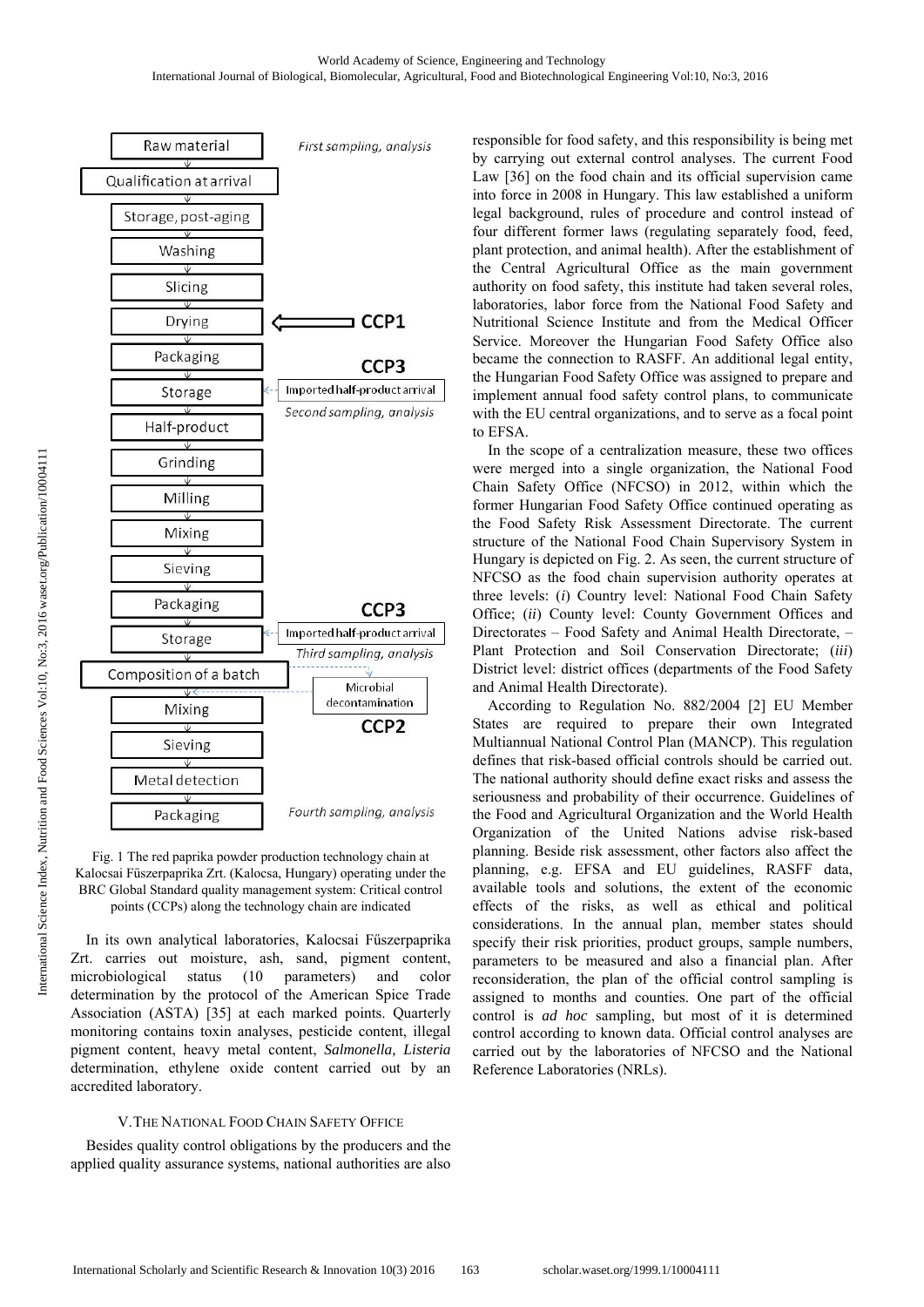

Fig. 2 The National Food Chain Supervisory System in Hungary [37]. In addition to serving as supervisory authorities, the system operates National Reference Laboratories (NRLs)

#### VI. OFFICIAL CONTROL OF RED PAPRIKA POWDERS IN HUNGARY, DECEMBER 2014

Within the MANCP campaign in 2014, NFCSO carried out a systematic survey on 46 spice paprika samples, the inspection including both chemical analyses for contaminants and for compositional evaluation and popularity assessment. Samples were taken from commercial spice paprika products from shelves of supermarkets and grocery stores in Hungary.

In the scope of chemical analyses, natural pigment, moisture, total ash, acid insoluble ash, as well as capsaicinoid content were determined. In case of two powders, total ash content was higher than the upper limit value, which shows the presence of contaminants and vegetal parts with higher fiber content that should have been discarded prior to processing. In case of three samples, natural pigment content was under the minimum limit, and for two samples, the moisture content was higher than the limit allowed. Another two products' capsaicinoid content did not fulfill the requirements. As for mycotoxin (aflatoxin  $B_1$  and total aflatoxin (the sum of aflatoxin  $B_1$ ,  $B_2$ ,  $G_1$  and  $G_2$ ), as well as ochratoxin A) content, pesticide residues and unauthorized or banned pigment (Para Red, Sudan I, II, III and IV, Sudan Orange G) content and irradiation, every product met the requirements.

As for popularity, four groups (delicate, noble sweet, special quality, pungent) were designated, and samples were categorized within these four groups. The traditional Hungarian red paprika powders were found to be top ranked. In popularity ranking, experts, laymen and civilians evaluated the products in sensory analysis according to color, taste and aroma. Evaluators ranked the products with scores from 1 to 5 regarding the above characteristics.

Proper product notation on the package labels, containing all legally required information to the consumer, was also inspected. The survey revealed incomplete label information in case of a few products. Most common missing information included the name or address of the producer, or accurate indication of the quality group [38].

## VII. HUNGARY IN RASFF

Mapping non-compliance cases and alerts among EU countries within RASFF is an informative tool also in identifying the sources of non-compliances on the EU markets. It has to be noted, however, that such claims may be related to products originated from outside the EU, reaching the EU market by imports or blending into EU spice paprika products. Fig. 3 summarizes and illustrates RASFF notifications on mycotoxins in spice paprika within the EU between 2005 and 2013. There were 14 cases with the 'via' country identified as well. These cases are also illustrated, because a more accurate picture can be obtained in this way about the control system within the EU. The network map shows that most non-compliance cases were identified in relation to Spain, and the main notifiers are Germany and the Netherlands. Within the EU in terms of paprika turnover Spain is considered as a vulnerable point. Hungary was notifier in two cases towards Slovakia and Spain, and it was consigner in three cases in relation to Denmark, Spain and Slovakia.

#### VIII.INTERACTION – COOPERATION

Authority supervision attempts to maintain an ongoing interaction between the obligatory private management systems and the food safety inspection network. Thus, NFSCO compiles databases from the results of its own inspections, with data from producers' technology parameter determinations also incorporated. Analysis of these databases provides information for government survey strategies and supports food safety provisions.

Joint ring trials, among private quality management laboratories and NRLs have been organized. These exercises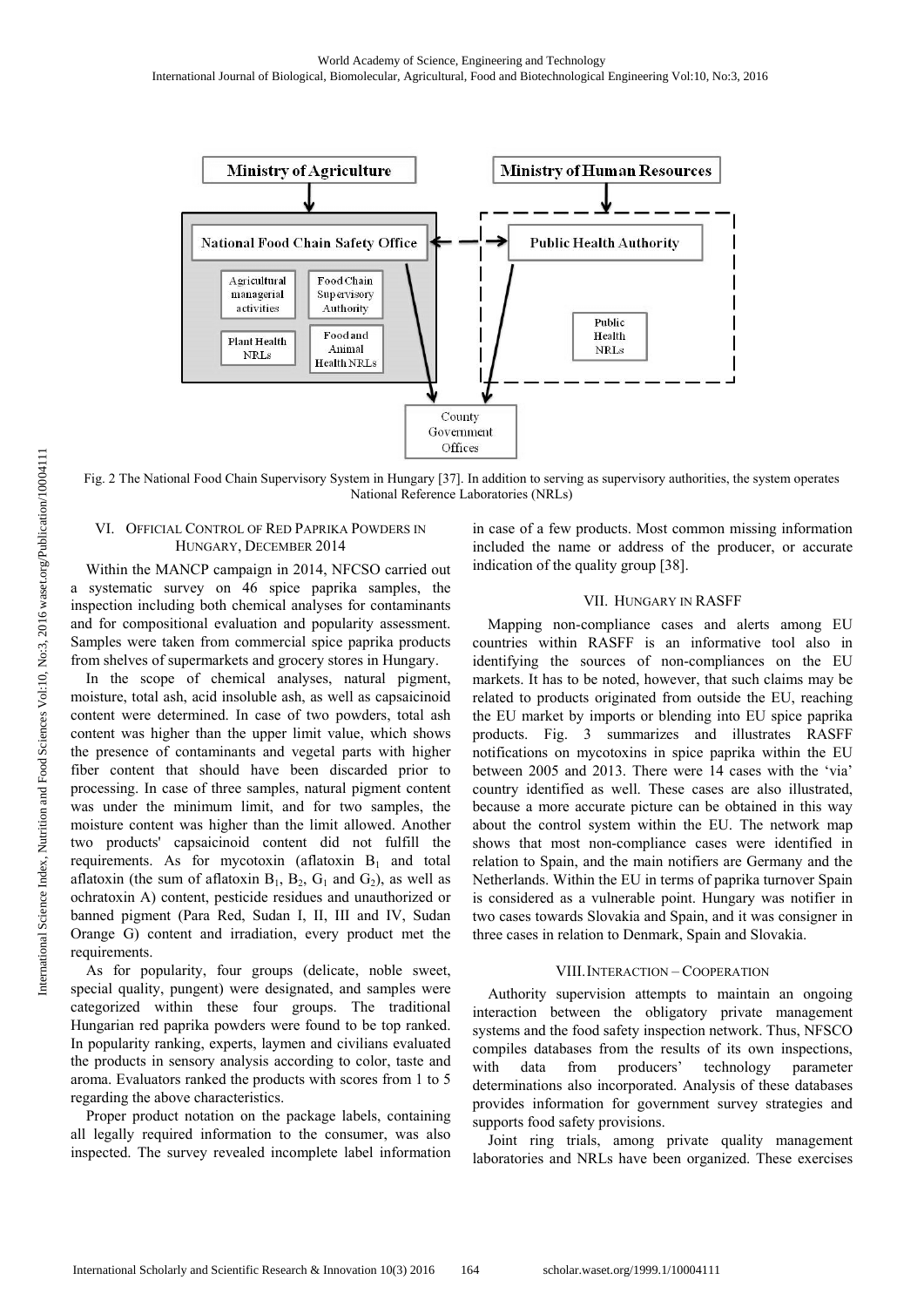allow proficiency testing among private and government inspection facilities, and to improve the analytical goodness of official determinations both in the private and government sectors.

Mycotoxin analysis data, for example, receive higher priority in the national control plan in periods with moist weather conditions. Reported mycotoxin contamination cases (e.g. in 2004, when mycotoxins from *Aspergillus* species were detected substantially above the official maximum residue level in 12 cases out of 73 inspected products) resulted in more severe quality requirements that led not only to higher level quality management protocols at the manufacturers, but also to better communication between the private and government sectors. For example, producers introduced stricter quality control determinations, often with accredited external analytical service providers, for each consignment of imported paprika commodities, even if the shipment arrived with quality certificate from the supplier. In cases, when differences occur in the contamination status declared by the supplier and determined by the Hungarian manufacturer, the latter informs NFCSO, and the documentation is entered into the contamination database. In addition, accredited sampling and analytical determinations have received increased priority in the assessment of the contamination status. These concerted efforts have led to an effective assurance of the quality of spice paprika products on the domestic and foreign trade market, as seen from the results of the 2004 spice paprika survey by NCFSO (*see before*).



Fig. 3 RASFF notifications about mycotoxin contaminations in spice paprika between 2005 and 2013 with respect to turnover within the EU. Squares and circles designate consigner and notifier countries, respectively, thicknesses of the connecting lines are proportional with notification cases. The spice paprika notification network occurs to be dominated by an apparent  $GB - ES - DE$  axis.

### IX. CONCLUSION

Red paprika is traditionally one of the most important Hungarian spices, and despite its small amount of utilization it should be taken into account as a possible health risk factor. Mycotoxin and heavy metal contamination, as well as the presence of forbidden dyes presents high health hazard. The producers' quality management system and quality control by the food safety authority, acting in concert, aim to guarantee good production practice and to support efforts to preserve the outstanding reputation and purity of Hungarian red paprika. Data on alerts in RASFF and the results of the analyses by the Hungarian authority indicate that both the internal (the producers' side) and external (the authority side) complement to each other and fulfill their obligations.

#### ACKNOWLEDGMENT

The work was executed in the framework of the EU-project SPICED (Grant Agreement: 312631) with the financial support from the 7th Framework Programme of the European Union. This publication reflects the views only of the authors, and the European Commission cannot be held responsible for any use, which may be made of the information contained therein.

#### **REFERENCES**

- [1] A. Petróczi, G. Taylor, T. Nepusz, D. P. Naughton, "Gate keepers of EU food safety: Four states lead on notification patterns and effectiveness," *Food Chem. Toxicol.*, vol. 48, pp. 1957–1964, 2010
- [2] European Commission, "Regulation (EC) No 882/2004 of the European Parliament and of the Council of 29 April 2004 on official controls performed to ensure the verification of compliance with feed and food law, animal health and animal welfare rules," *Offic. J.*, vol. L 165/6, 30.4.2004, pp. 1–14, 2004
- [3] European Commission, "Commission Regulation (EU) No 16/2011 of 10 January 2011 Laying Down Implementing Measures for the Rapid Alert System for Food and Feed," *Offic. J.*, vol. L 6, 11.1.2011, pp. 7– 10, 2011
- [4] European Commission, "Making sure your food is safe since 1979 Rapid Alert System for Food and Feed," Brussels, Belgium: European Commission, Health and Food Safety Directorate General, 2014, http://ec.europa.eu/food/safety/rasff/docs/rasff\_timeline.pdf Accessed: 29-Feb-2016